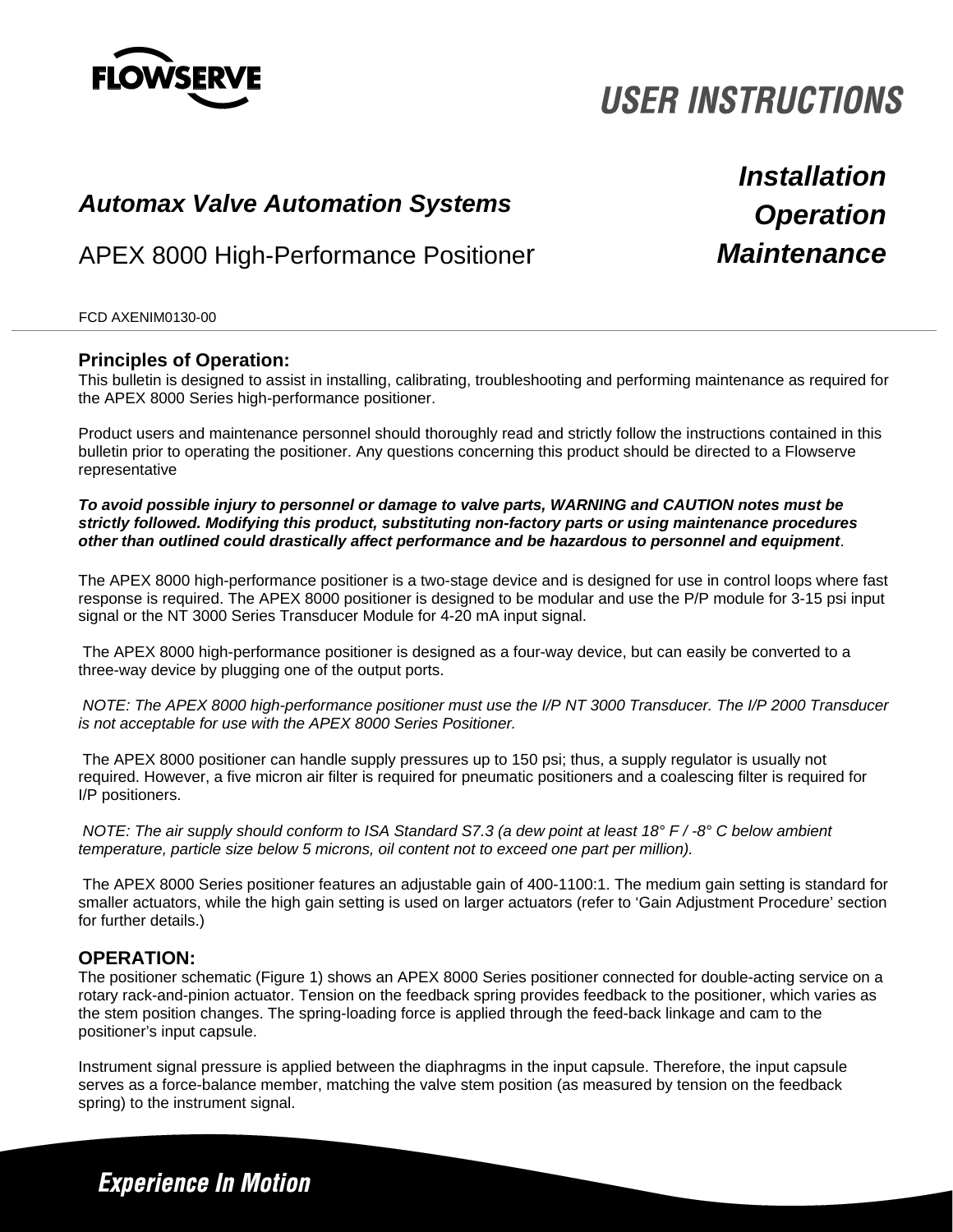

When the opposing forces balance exactly, the system will be in equilibrium and the stem will be in the exact position called for by the instrument signal. If the opposing forces are not in balance, the input capsule will move up or down and, by means of the pilot-valves, will change the output pressures, moving the stem until the tension on the feedback spring exactly opposes the instrument signal pressure



Figure 1: Apex 8000 Positioner Schematic for Air-to-Open

The sequence of operation is as follows: An increase in instrument signal pressure forces the input capsule downward. Displacement of the capsule in turn moves the flapper away from the detecting nozzle. This allows a larger flow rate through the nozzle, decreasing the pressure exerted on the top of the pilot valve capsule.

Supply air biases the pilot-valve in an upward direction. As the capsule moves up, it will close the exhaust seat of the upper pilot poppet and open the supply seat, which applies increased air pressure to the bottom cylinder port. At the same time, the pilot-valve capsule will open the exhaust seat for the lower pilot poppet; thus, decreasing pressure to the top cylinder port.

This difference in pressure will drive the piston outward, rotate the pinion and stretch the feedback spring until the spring tension exactly opposes the force resulting from the instrument signal pressure. At this point, the flapper will be moved toward the detecting nozzle to restore the pressure above the pilot-valve capsule to its equilibrium value. As a force-balanced condition is approached, the pilot-valve capsule will be forced back to a neutral position where the pilots are neither supplying air to, nor exhausting air from, their respective sides of the piston.

A decrease in instrument signal pressure reverses the described actions and cause a proportional inward movement of actuator pistons and a reversal in pinion direction.



Figure 2: Positioner Mounting with NAMUR shaft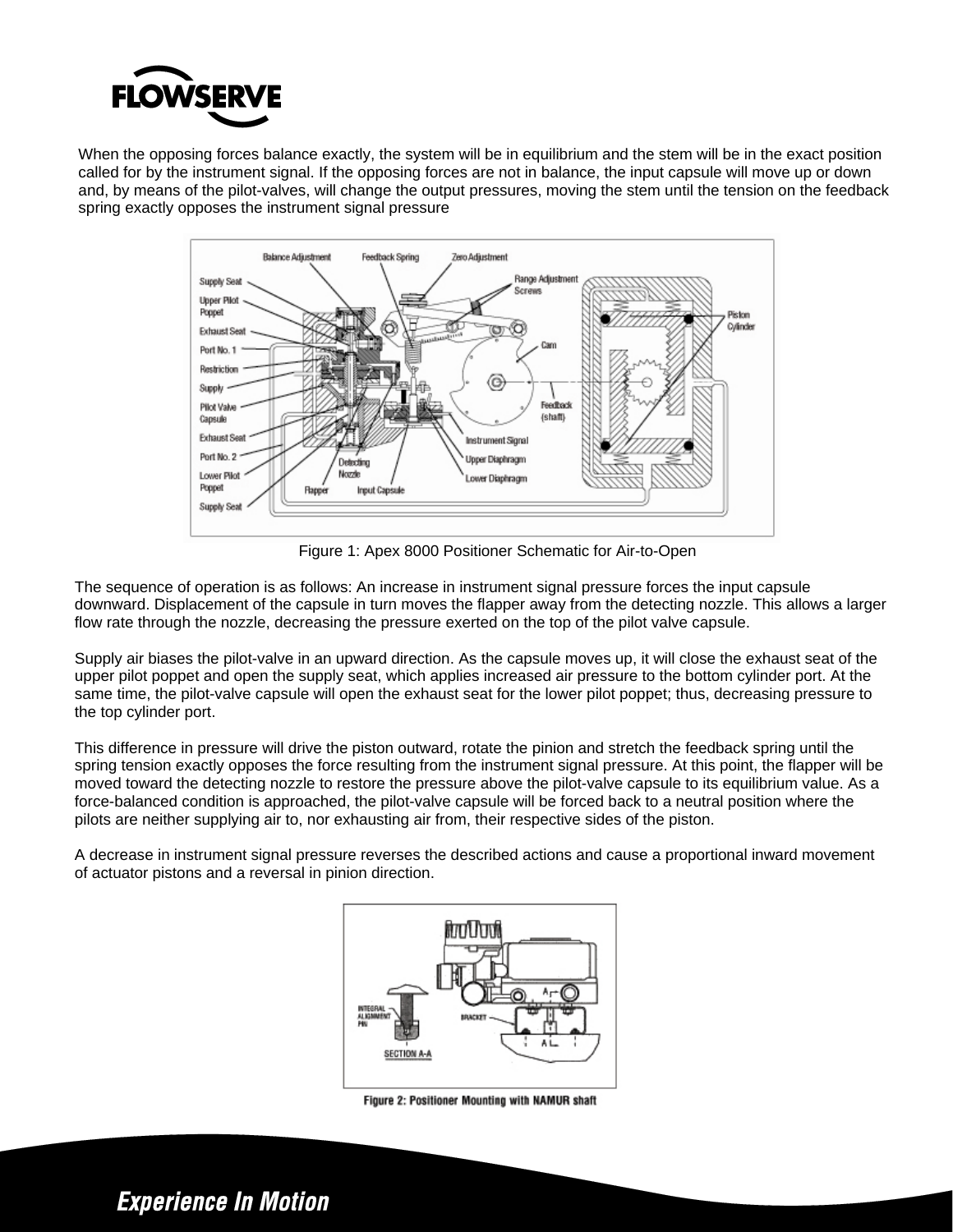

# **Installation of APEX 8000 Series Positioner on Actuators:**

The APEX 8000 can be installed on most sizes of rotary and linear actuators. Actuators can be either double acting or spring return. Cams can be used for direct acting or reverse acting directions. These instructions apply to rotary actuators only. For linear actuator mounting instructions, consult the factory.

*NOTE: For retrofitting to an actuator equipped with an Apex positioner, the same bracket and bolting may be used.* 

*NOTE: NAMUR mounting is available with the APEX 8000 position-er. When retrofitting the APEX 8000 positioner to an actuator equipped with another positioner, remove the existing posi-tioner, tubing and associated bolting. See tubing instructions in Connecting APEX 8000 Positioner Ports section.* 

# **Mounting Instructions for APEX 8000 with NAMUR Shaft Connection**

- 1. Mount the bracket to the actuator. Finger tighten the bracket bolting.
- 2. If required, install a coupler on the actuator shaft. Make sure the shaft and coupler are centered. See Figure 2.
- 3. Verify the orientation of the actuator and coupler flats match the positioner flats on the end of the shaft. Loosen the cam if necessary. (See "Cam Installations" instructions.)
- 4. Install the positioner onto the bracket. Make sure positioner shaft and coupler are engaged and centered. Finger tighten positioner bolts.
- 5. Proceed to "Connecting APEX 8000 Positioner Ports."

### **Connecting APEX 8000 Positioner Ports:**

1. For double acting actuators, connect positioner ports 1 and 2 to the actuator. Port 1 is always connected to the actuator port used to drive the actuator away from its start or fail position (the factory cam setting is full clockwise at minimum input signal).

### *NOTE: For single acting, spring return actuators, plug output port*

- 2. Connect supply air to the port marked "SUPPLY."
- 3. Connect air (for pressure inputs) or instrument tubing or wiring (for 4-20 mA inputs). For current inputs, the terminal is marked (+) and (-) inside the I/P module. The I/P is factory calibrated and should not require adjustment. If adjustments are necessary, see "Calibrating I/P Module Zero and Span Settings" section. *Caution: Signal air pressure higher than 30 psi may damage the module gauge and instrument signal capsule; a 3-15 psi instrument signal is recommended on the pneumatic module.*
- 4. Stroke actuator/valve two or three times to align positioner, coupler and actuator. With 50% input (actuator/valve at 45 degrees), tighten all mounting bolts. Stroke actuator/valve again to verify there is no misalignment throughout the stroke.
- 5. Calibrate valve and adjust cam if necessary. (See "Cam Installation" and "Positioner Calibration" instructions.)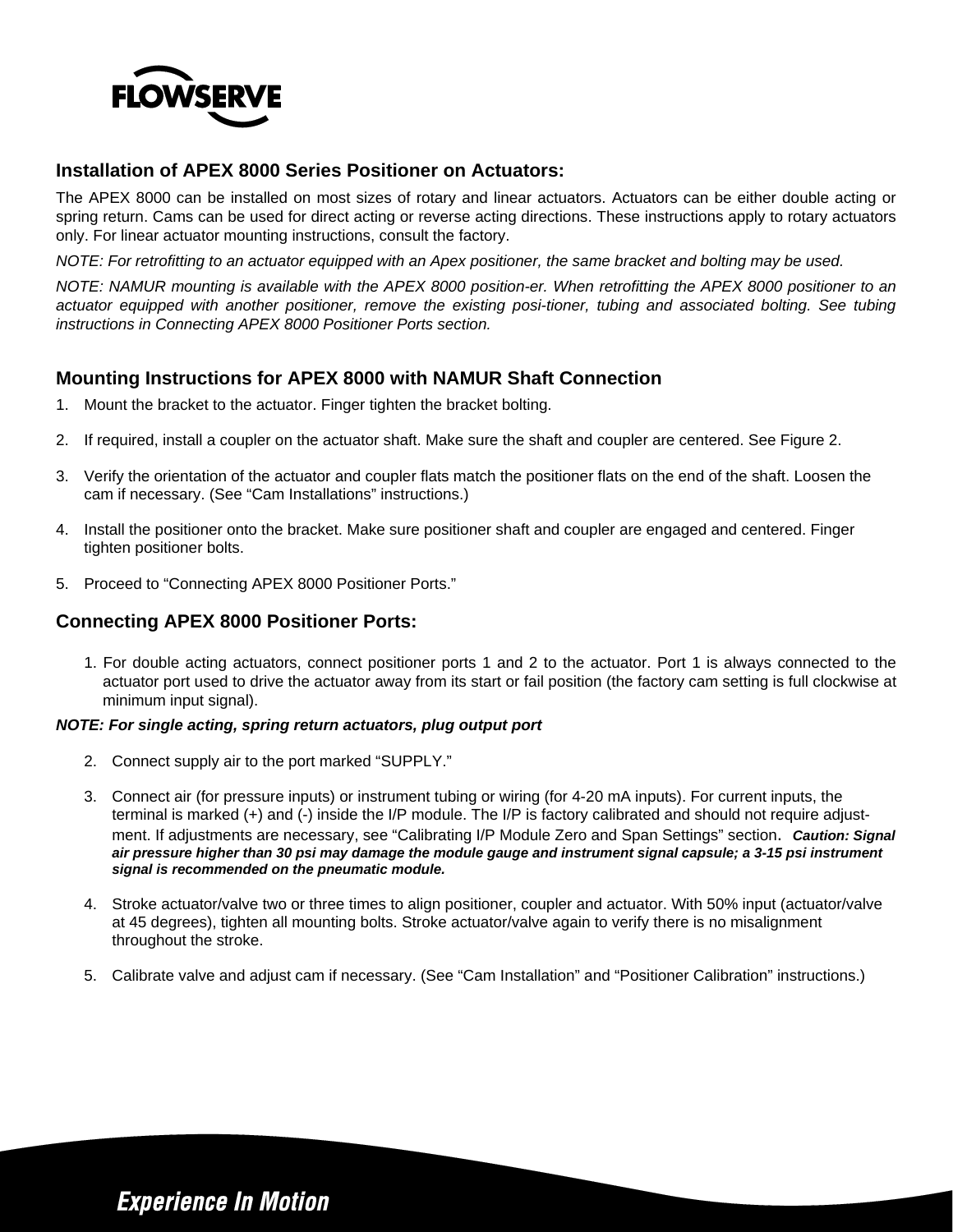



#### Figure 3: Alignment for Cams

# **Cam Removal :**

Disconnect cam return spring. With a wrench carefully placed on the output shaft (if necessary), loosen and remove the jam nut. Remove pressure from the span arm by pushing it away from the cam. Remove the cam.

# **Cam Installation:**

- 1. Make sure shaft is properly aligned with coupler or actuator.
- 2. Push span arm away from shaft to avoid pressure on the cam.
- 3. Place cam over the shaft with the appropriate characteristic facing up and closest to the span arm roller. "D" represents direct-acting and "R" represents reverse acting.
- 4. Make sure the round mark on the left hand side of the characteristic curve is lined up with the span arm roller bearing. See Figure 3
- 5. Tighten jam nut making sure cam does not rotate. Use a flat screwdriver to prevent cam rotation and shaft flats to prevent shaft rotation (if necessary)
- 6. Connect supply pressure to port marked 'Supply.'stroke actuator/valve two or three times to align position with actuator. With a 50 percent input signal, tighten all mounting bolts. Stroke actuator to verify proper alignment.

# **Position Calibration:**

### **Introduction**

APEX 8000 positioners are calibrated at the factory; however, due to shipping and handling, it may be necessary to check the calibration before operating the valve. The APEX 8000 positioner can be calibrated to a range of 3-15; two-way split range, 3-9, or 9-15; and three-way split ranging, 3-7, 7-11, 11-15 psi using the standard feedback spring.

*WARNING: When stroking the actuator during calibration, keep hands, hair and clothing away from moving parts. Failure to do so may cause serious personal injury.* 

*Note: Positioners and I/Ps are calibrated at the factory. Use mechanical adjustments in positioner for calibration. Zero and span on the I/P should not be used to calibrate the valve.* 

*For calibration, refer to Figure 4 and proceed as follows:*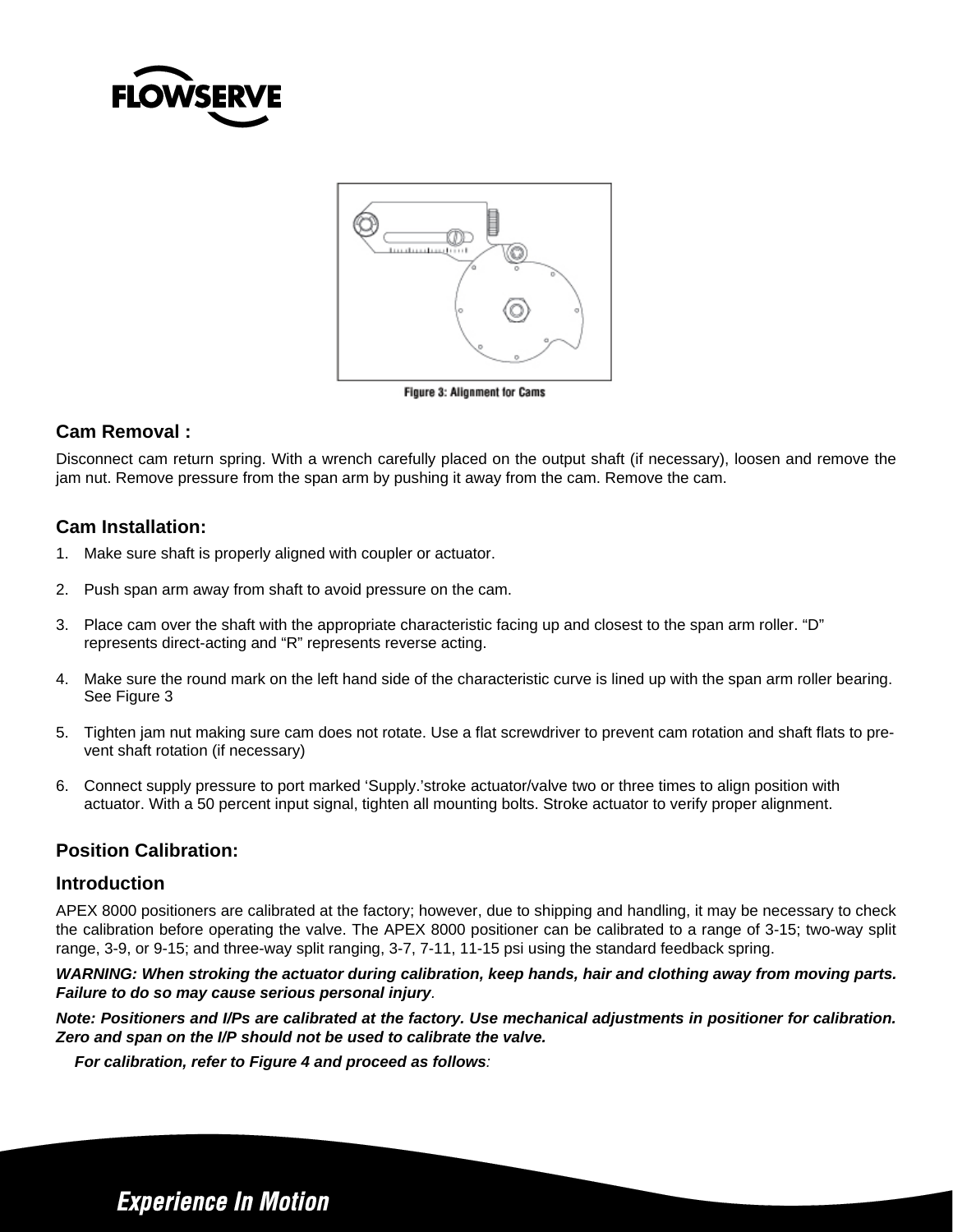

- 1. For 3-15 or 3-9 psi range, loosen by hand the zero adjustment locking knob and adjust the zero adjustment knob until the valve begins to stroke with more than 3 psi signal (for 9-15 psi range adjust to 9 psi).
- 2. Loosen the span adjustment locking screw no more than 1/8 turn.
- 3. With a phillips screwdriver adjust the span adjustment so valve is at full stroke with more than 15 psi for 3-15 or 9-15 psi range (adjust to 9 psi for 3-9 psi range).
- 4. Return to 3 psi (or 9 psi for 9-15 psi range) and check the zero. Repeat steps 1-4 if necessary
- 5. Tighten the zero adjustment lock knob and span adjustment locking screw.
- 6. Use the same procedure for three-way split range.
- 7. Connect Cam return spring. See Figure 4.



**Figure 4: Positioner Adjustments** 

# **Positioner Balance Adjustment**

*CAUTION: Balance pressure is 75 percent of the supply pressure and is the average pressure of output ports 1 and 2. Balance is preset at factory. However, if this adjustment becomes necessary, carefully make this adjustment slowly, allowing the positioner to stabilize. Check after a short while to make sure balance pressure is correct*.

Balance adjustment is set at the factory and should not need adjustment. Balance adjustment (output pressure level) permits the equilibrium pressure in both sides of the actuator piston to be raised or lowered. The average actuator pressure level of output 1 or 2 is approximately 75 percent of supply pressure. For single-acting actuators, the balance pressure should be left at the factory setting. If it is necessary to adjust the output pressure level, follow the procedure outlined: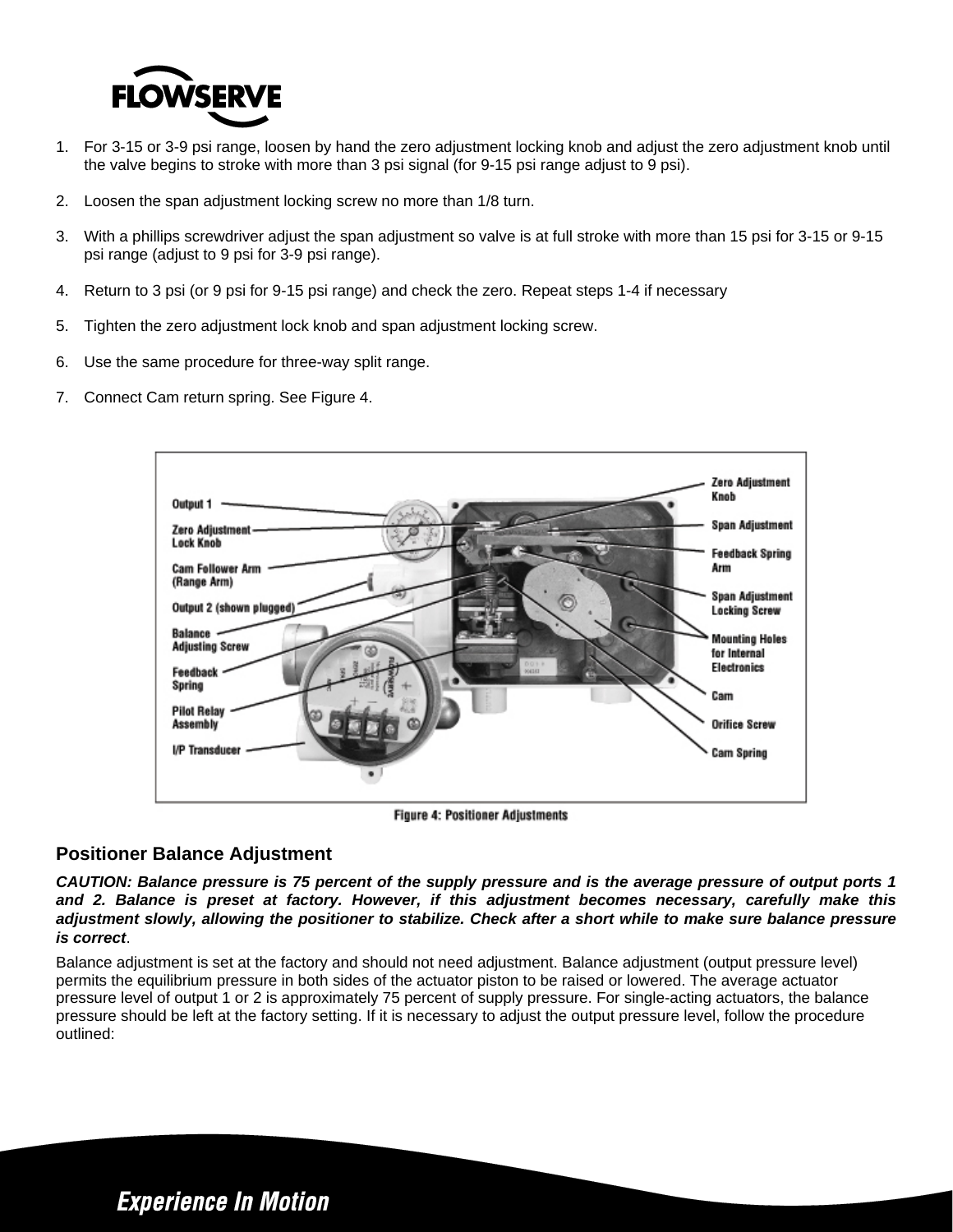

- 1. If output pressure level is low, before adjusting, check for leaks in tubing connections between positioner and actuator and check supply pressure.
- 2. Make certain there is no process force or pressure in the valve (The valve should be removed or isolated from the process.)
- 3. On positioners without gauges, connect gauges to 'output 1' and 'output 2' lines
- 4. Remove rubber cap over balance adjustment screw. (See Figure 4.)
- 5. Apply full actuator operating pressure to positioner supply port.
- 6. Set input signal to midscale (9 psi for 3-15 psi span). Output pressure level cannot be adjusted with actuator against valve seat or travel stops. Allow actuator pressure to stabilize.
- 7. Observe the pressure gauges. If reading is not correct, turn balance adjustment screw about 1/8 turn at a time and wait about 20-30 seconds for pressure to stabilize (counterclockwise to increase pressure). Continue until output pressure level of the higher pressure gauge is approximately 80 percent of supply.
- 8. Replace rubber cap over balance adjustment screw.



**Figure 5: Close-up of Gain Adjustment Figure 6: Gain Adjustment Figure 6: Gain Adjustment** 



### Gain Adjustment Procedure

The unique gain adjustment on the APEX 8000 positioner provides a means to increase or decrease the responsiveness of the valve / actuator / positioner system. Increasing gain makes the valve more responsive and faster, while decreasing gain makes the system less sensitive and slower to respond (with increased damping)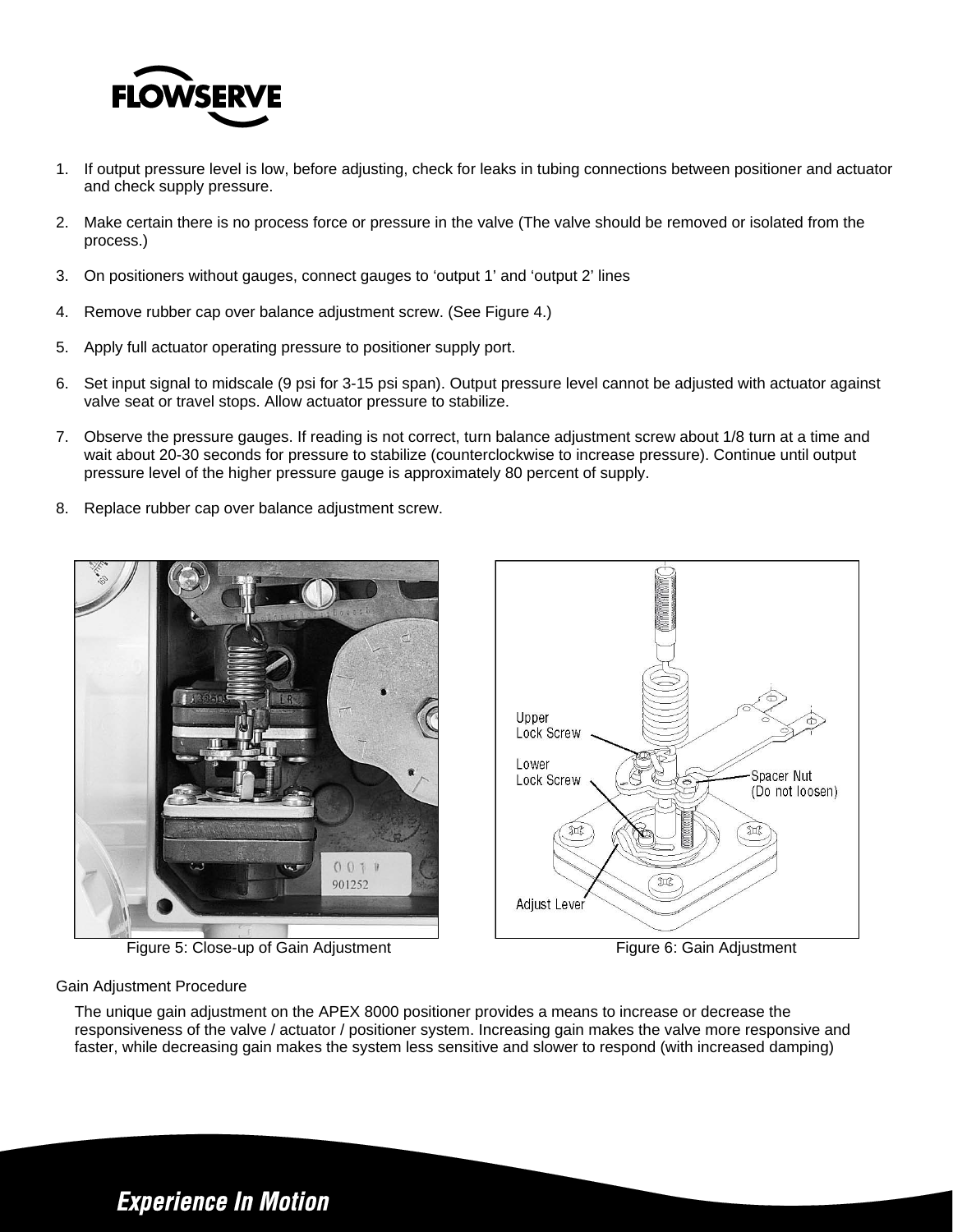

- 1. Before adjusting the gain, place controller on manual and isolate the valve from the process.
- 2. Turn off supply air to control valve actuator.
- 3. Using a 5/64-inch allen wrench, *loosen both upper and lower lock screws* about one half turn. Do not loosen the spacer nut. (See Figure 6.)
- 4. By grasping adjust lever, carefully rotate gain adjust assembly to desired position. make sure both upper and lower gain adjust plates rotate together. When they are rotated to the new position, the connecting spring should be perpendicular to the plates.

*Caution: To avoid damaging gain adjust connecting sping mechanism, make sure both upper and lower gain adjust plates rotate together. When they are rotated to the new position, the connecting sping shold be perpendicular to the plates.* 

- 5. When the gain is set to the desired position, firmly tighten both lock screws.
- 6. Turn on the supply pressure. Check actuator responsiveness by providing a step signal to positioner. When gain is set as desired, check valve zero and span calibration and re-calibrate if needed.
- 7. Return the valve to service.

# **Calibrating I/P Module Zero and Span Settings***:*

*NOTE: Although calibration can be accomplished using the output pressure gauge on the I/P module, its accuracy is ±3 percent. The standard gauge should be removed only for calibration and more accurate calibration equipment of ±0.1 percent of span should be used. The pressure gauge port is 1/8-inch NPT. Calibration manifolds are available from the factory (Part No. 97370).* 

- 1. Connect I/P module to a supply pressure between 30 to 150 psi.
- 2. Remove I/P module housing cover. (See Figure 7.)

### *WARNING: Be certain power to I/P module is disconnected before removing housing cover in explosive atmospheres; otherwise personal injury may occur.*

- 3. Before adjusting the zero and span, be certain the MPC feature is disabled. Refer to Step 7 in the 'Adjusting the Minimum Pressure Cutoff Feature' section
- 4. Connect a current source to the terminal block on circuit board.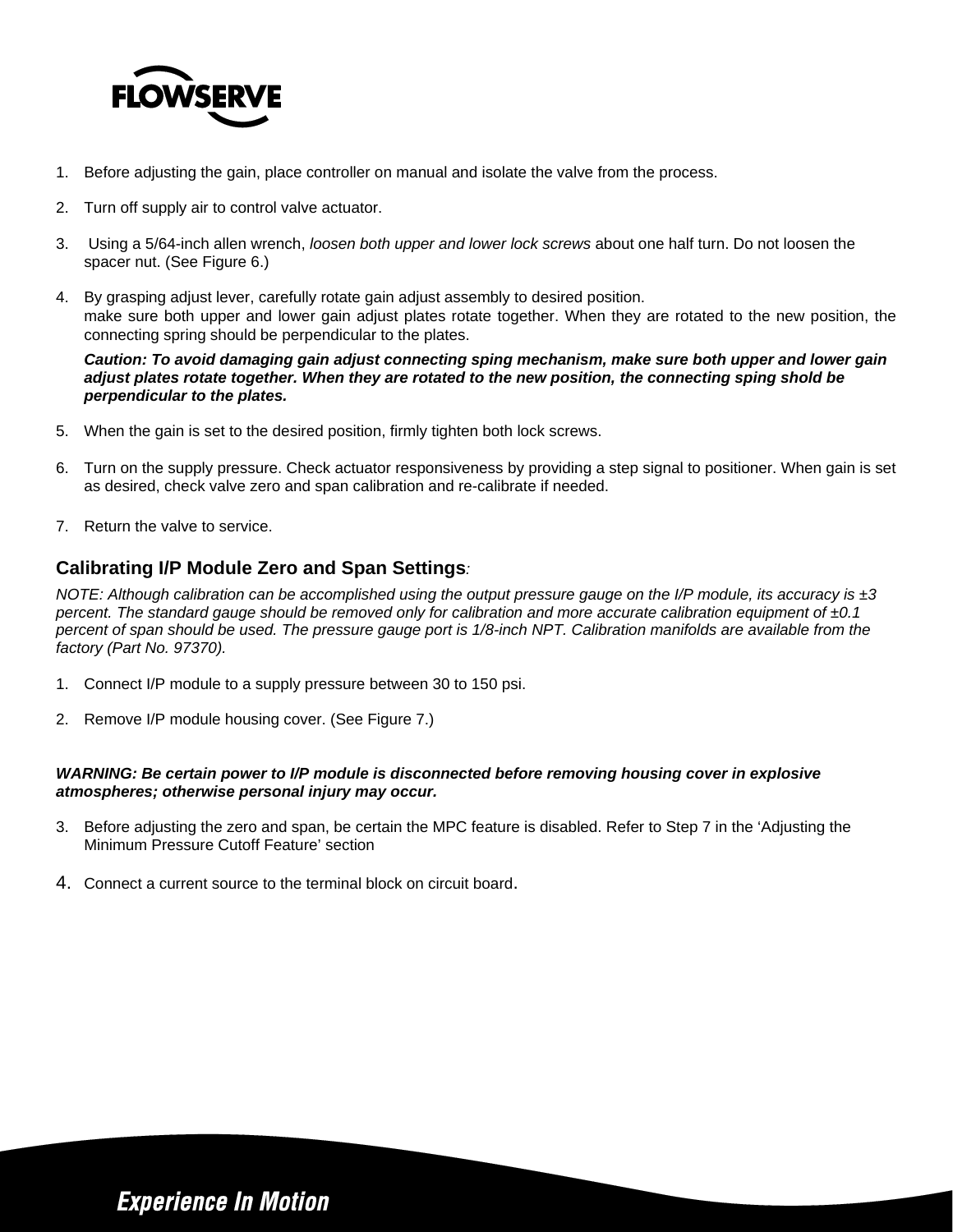



(housing cover removed)

*NOTE: The zero and span adjustments are multi-turn potentiometers (pots) that have no stops on the ends of their travel; however, they have a slip clutch to prevent damage from over-adjustment. The pots also make a clicking noise when they have reached adjustment limits.* 

- 5. Apply a 4.0 mA signal to the input. Locate and adjust zero trim pot to achieve a 3.0 psi output. The output will increase with clockwise rotation of the zero trim pot. If calibrating an I/P module with a 10-50 mA input signal, apply a 10.0 mA signal to input.
- 6. Increase input signal to 20.0 mA (50 mA for 10-50 mA units). Locate and adjust span trim pot to achieve a 15.0 psi output. The output will increase with clockwise rotation of the span.
- 7. Recheck zero setting by repeating Step 5. The span adjustment may affect zero setting.
- 8. Repeat Steps 5, 6 and 7 until proper adjustments are obtained.

# **Adjusting the Minimum Pressure Cutoff Feature:**

The APEX 8000 positioner with I/P Transducer has a "Minimum Pressure Cutoff" (MPC) feature, which allows the user to set the positioner. When the input signal falls below a user-adjustable current, the pressure output falls rapidly to approximately 1.7 psi, causing the valve to move to the failure position. This feature is generally used when the service requires a tight shut off or to prevent throttling near the valve seat. To adjust this feature, refer to Figure 7 and perform the following:

### *NOTE: The following procedure applies only when the minimum pressure cutoff feature will be used.*

*NOTE: The zero and span settings of both the positioner and I/P transducer should be verified as accurate before the minimum pressure cutoff feature is enabled and adjusted.* 

- 1. Connect the I/P module to a 30 to 150 psi air supply pressure.
- 2. Remove the I/P module housing cover.

*WARNING: Be certain power to the I/P module is discon-nected before removing the housing cover in explosive atmospheres; otherwise personal injury may occur*.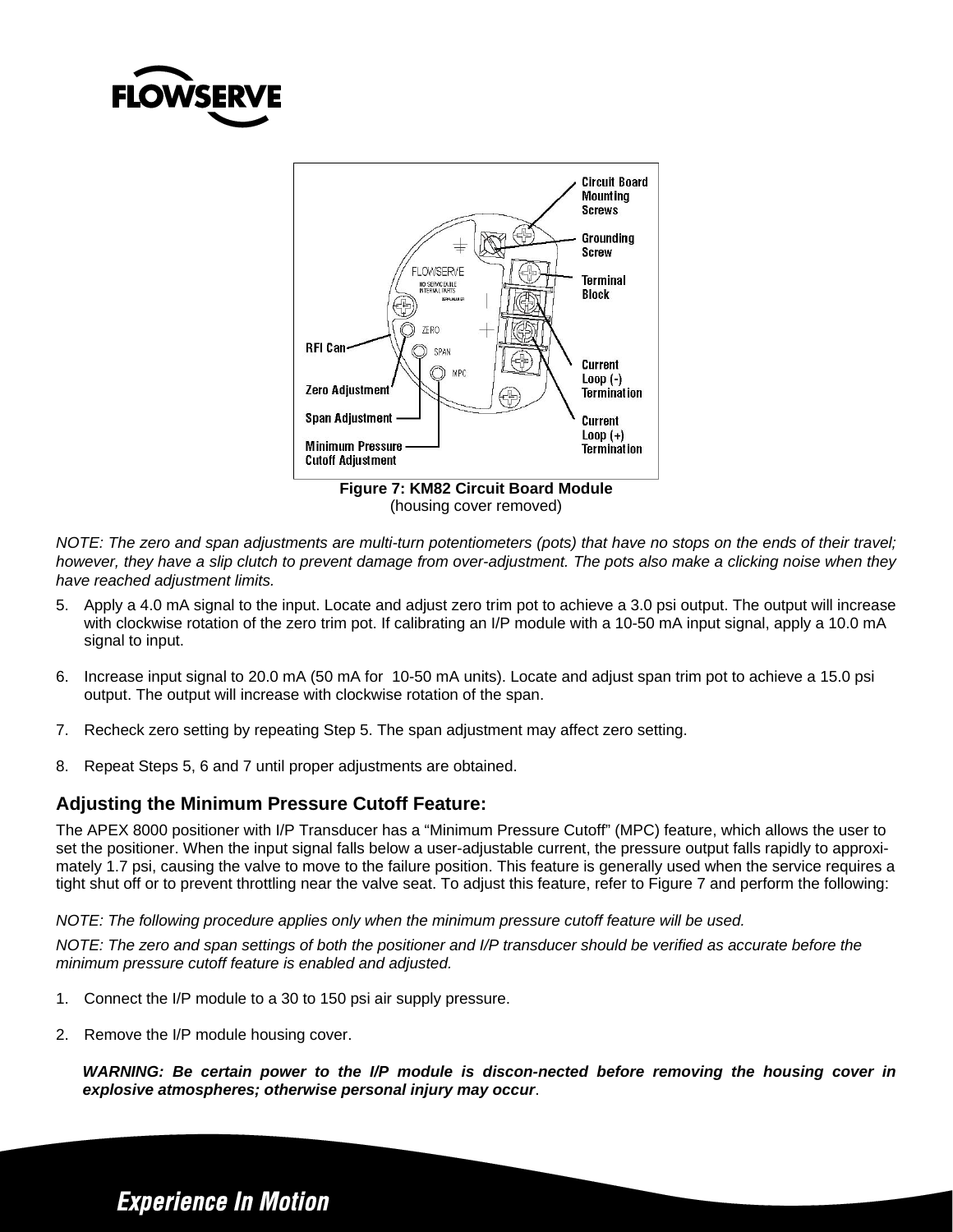

- 3. Connect an adjustable current source to the terminal block on the circuit board. Apply the desired input signal to the positioner at which the output pressure is to fall to approximately 1.7 psi. This signal can range from factory setting of 3.7 to 8 mA.
- 4. Turn the minimum pressure cutoff pot clockwise until the output pressure drops off Turn the minimum pressure cutoff.
- 5. Fine-tune the pressure drop-off point by increasing the input signal and then decreasing it through the desired shut-off signal. Observe the signal value at which the pressure drops off. If the pressure drops off at a lower mA signal than desired, turn the MPC pot counterclockwise. If the pressure drops off at a higher signal than desired, turn the MPC pot clockwise.
- 6. Repeat Step 5 until the pressure drops off at the desired input sign.
- 7. To disable the MPC feature turn the minimum pressure cutoff pot (marked "MPC") 20 turns counterclockwise or until it makes a clicking noise.

### **Positioner Maintenance:**

*NOTE: Refer to KM81 IOM for I/P module maintenance instructions.* 

For proper maintenance, proceed as follows:

- 1 Maintain a clean air supply, free of dust, oil and water. A coalescing air filter for I/P is required to ensure a clean air supply. Check and maintain filter regularly.
- 2 Make sure all arms and levers move freely.
- 3 Check for loose parts.
- 4 Be sure there are no leaks in the air supply tubing fittings or connections.
- 5 Refer to the troubleshooting chart on page 9 in case of problems.\

### **Pilot Relay Disassembly and Reassembly:**

The pilot relay is available as a complete unit and can be easily replaced (See Steps 2 and 18.) Before attempting to correct any problem with the pilot relay assembly, obtain a positioner repair kit that contains the soft goods most commonly required.

#### *NOTE: Numbers in parentheses correspond to the numbers in Figure 8.*

- 1 Remove the feedback spring (47) and rotate the span and zero arms (40, 46) out of the way.
- 2 Remove four screws (33) holding the pilot relay to positioner base (1). Remove relay from positioner.
- 3 Remove the nut (25) connecting the flapper assembly (21) to the signal capsule.
- 4 Remove four screws (32) holding the two halves of the pilot relay assembly together. Carefully pull the relay assembly halves apart, making sure the flapper assembly (21) slides off the flapper adjustment screw (19) without damaging the signal diaphragm assembly (16). Pull the relay diaphragm assembly (13) out of the other half of the relay body (9).
- 5 With the relay assembly in two sections, remove two screws (22) holding flapper assembly (21) to the relay diaphragm assembly (13). Remove the flapper.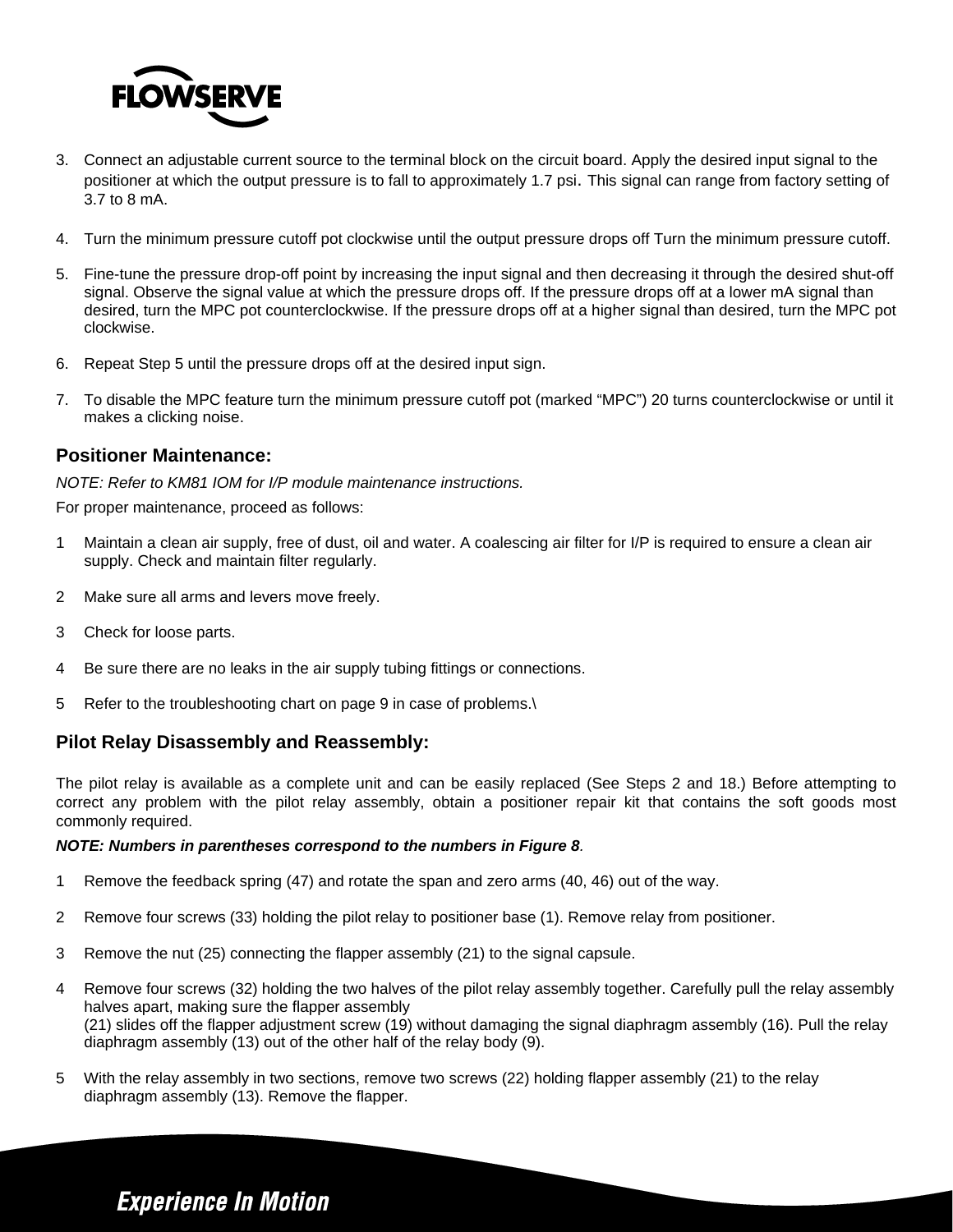

- 6 Remove diaphragm retaining plate (15) from relay diaphragm assembly (13) and relay plate (14)
- 7 Replace relay diaphragm assembly (13) with one from the positioner repair kit. Place the relay plate (14) between the new diaphragms making sure the 1/16-inch diameter holes between the relay plate (14) and the diaphragm line up. Position diaphragm retaining plate (15) on relay diaphragm assembly with rounded inner diameter edge against diaphragm.
- 8 Attach flapper assembly (21) onto relay diaphragm assembly (13) using two screws (22) with a locking adhesive on the threads. The flapper assembly should extend away from the 1/16-inch diameter hole through the relay plate. Make sure lettering on flapper assembly is facing away from diaphragm.
- 9 With relay halves still apart, remove relay tube O-rings (8) from upper and lower bodies (9, 7) and replace them with new O-rings (found in the positioner O-ring repair kit).
- 10 Remove rubber cap (35) and balance adjust acrew cap (36) from upper relay body (9). Remove O-ring (38) from balnce adjust screw and install new O-ring.
- 11 To remove and clean poppets (28), remove the retaining rings (31), poppet covers (27), O-rings (30), and poppet springs (29) found at the end of each housing. After removing poppets, inspect them for dirt buildup or damage to seating surfaces.
- 12 The upper relay body (9) has a movable seat ring (34) which is adjusted with the balance adjust screw (36). This seat is removed by pushing it out with a soft instrument such as a wooden dowel. Be careful not to damage seating surface. Remove O-ring (37) from the seat ring (34).
- 13 Lubricate and replace the O-ring (37) on movable seat ring (34). Carefully reinstall the seat ring (34) into upper relay body (9), being careful not to damage seating surface or O-rings.
- 14 Reinstall poppets (28), poppet springs (29), Seat Spring (39), O-rings (30), and poppet covers (27) before installing retaining rings (31).
- 15 If signal diaphragm assembly (16) is damaged, proceed as follows: With relay halves still apart, remove four screws 32) holding signal diaphragm assembly (16) to the pilot relay assembly. Remove locking screw (23), washer (24), adjustable gain lower plate (26), and diaphragm plate. Remove signal diaphragm assembly (15) and remove relay plate (14) from between the diaphragms. Place relay plate (14) between the diaphragms on the new assembly *taking care to align the 1/16-inch diameter holes between the diaphragms and the relay plate* (14). Replace diaphragm plate (15), adjustable gain lower plate (26), washer (24), and locking screw, but do not tighten. Replace four screws (32) that hold signal diaphragm assembly together.
- 16 Pack O-ring grease into the O-ring groove and lightly lubricate the outside of the relay tube on diaphragm relay assembly (13). Make sure small holes on the side of the tube do not get plugged with grease. Insert the relay diaphragm assembly (13) as assembled in steps 7 and 8 into the lower relay half. Carefully align the flapper (21) over the adjustable gain screw (19) and replace and tighten the nut (25).
- 17 Fasten the two halves of the relay together using four long screws (32). *Make sure the 1/16-inch diameter holes in the relay diaphragm assembly* (13) *and the upper relay body* (9) *line up.* Set gain to desired setting and tighten locking screws (23, 25). See gain procedure.
- 18 *Replace screen* (110) *and O-rings* (8,12) found on the back of the pilot relay before reinstalling the pilot relay on the base of the positioner with four screws (33). Clean out any debris lodged in screen or replace with a new one.
- 19 Replace span arm and zero arm (40, 46) and feedback spring (47).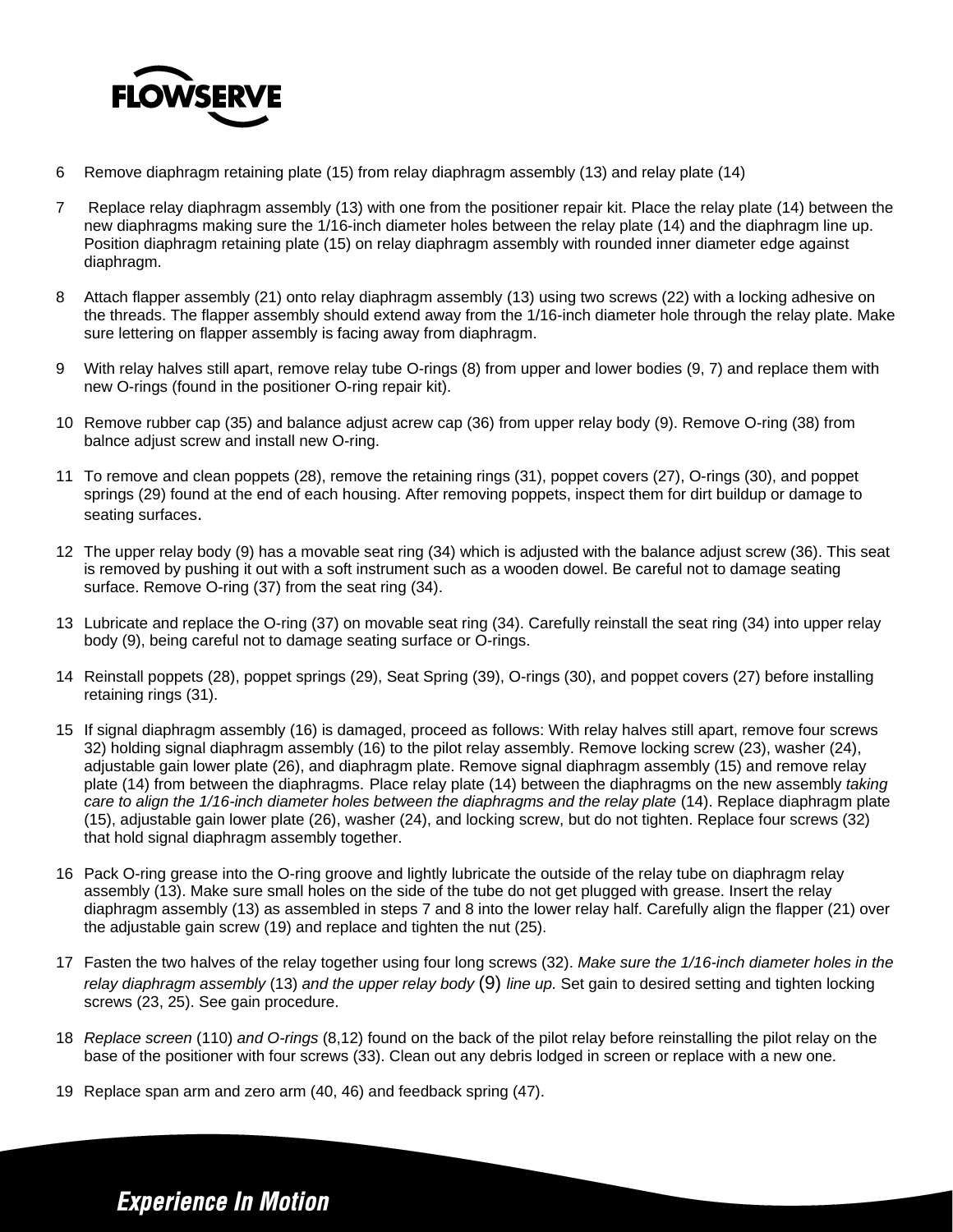

# Troubleshooting APEX 8000 Positioners

| <b>Failure</b>                                                                    | <b>Probable Cause</b>                                                                                                                                                                                                                                                                                        | <b>Corrective Action</b>                                                                                                                                                                                                                                                                                                                                                                                                                                                                                                                  |
|-----------------------------------------------------------------------------------|--------------------------------------------------------------------------------------------------------------------------------------------------------------------------------------------------------------------------------------------------------------------------------------------------------------|-------------------------------------------------------------------------------------------------------------------------------------------------------------------------------------------------------------------------------------------------------------------------------------------------------------------------------------------------------------------------------------------------------------------------------------------------------------------------------------------------------------------------------------------|
| Valve won't<br>stroke, no<br>excessive air<br>is exhausting<br>from<br>positioner | 1. Tubing to wrong ports<br>2. Cam action reversed<br>3. Feedback lever arm is stuck<br>4. low air supply<br>5. Relay tube stuck<br>6. Balance adjust screw not adjusted correctly<br>7. I/P module filter plugged<br>8. I/P module failure<br>9. I/P mounting bolts loose<br>10.I/P pressure signal blocked | 1. Re-tube to correct ports (see "installation section).<br>2. Refer to "installation" section and reverse cam<br>3. Work with lever arm until it turns freely<br>4. Increase air supply to recommended value<br>5. Disassemble relay assembly and work relay tube free. Lightly lubricate<br>if necessary<br>6. Adjust balance pressure with adjusting screw<br>7. Remove I/P module and replace filter<br>8. Replace I/P module<br>9. Tighten mounting bolts<br>10. Remove I/P module and clear passageway; replace O-ring if necessary |
| Valve won't<br>stroke,<br>excessive air<br>exhausting<br>from<br>positioner       | 1. A diaphragm in relay assembly burst<br>2. One of the poppets is stuck<br>3. Internal control valve problem<br>4. Damaged relay O-rings on relay tube<br>5. Blocked passageways in relay                                                                                                                   | 1. Replace relay assembly or replace diaphragms<br>2. Remove relay assembly/poppet cover; free stuck poppet<br>3. Refer to instructions or check for actuator tubing leaks<br>4. Disassemble relay and replace O-rings<br>5. Disassemble relay and check small holes under diaphragms; clean if<br>clogged                                                                                                                                                                                                                                |
| Actuator goes<br>to full signal<br>position<br>regardless of<br>signal            | 1. Broken feedback spring<br>2. Linkage is disconnected or stuck<br>3. Orifice is clogged by water, oil or dust in air<br>supply<br>4. Bent flapper, damaged nozzle<br>5. I/P module failure<br>6. Clogged orifice screen                                                                                    | 1. Replace feedback spring<br>2. Check and tighten bolts/nuts in linkage. Make sure linkage dones not<br>hang up; grease ping that rides in follower arm slot<br>3. Remove orifice screw and carefully clean orifice hole<br>4. Straighten flapper or replace damaged parts<br>5. Replace I/P module<br>6. Remove relay and clean ore replace orifice screen                                                                                                                                                                              |
| Calibration                                                                       | 1. Loose positioner mounting<br>2. Loose linkage<br>3. Loose zero adjustment locking knobs<br>4. Wear of arms or pins<br>5. I/P mounting bolts loose<br>6. Stroke has change in valve                                                                                                                        | 1. Remove cover and check three screws holding positioner to bracket;<br>check two bolts holding bracket to yoke<br>2. Tighten nuts and bolts on linkage and stem clamp<br>3. Tighten zero adjustment locking knob; re-calibrate if necessary<br>4. Replace worm arms, pins; grease appropriately<br>5. Tighten I/P mounting bolts<br>6. Refer to valve maintenance instructions                                                                                                                                                          |
| Excessive air<br>consumption<br>(other than<br>normal<br>exhaust)                 | 1. Air leakage from manifold rings between<br>relay and base<br>2. Air leakage from tubing<br>3. Leaky cylinder piston O-rings<br>4. Air leakage from relay                                                                                                                                                  | 1. Tighten screws holding relay assembly together and/or replace O-rings<br>2. Tighten or replace tubing fittings<br>3. Replace O-rings in cylinder<br>4. Disassemble relay and check and replace dynamic O-rings next to tube<br>if necessary                                                                                                                                                                                                                                                                                            |
| Actuator<br>strokes very<br>slowly in one<br>direction only                       | 1. Connection between signal capsule and<br>flapper misadjusted<br>2. Tubing to cylinder is restricted<br>3. Balance pressure low                                                                                                                                                                            | 1. Adjust gain according to Figure 6 or until actuator strokes approximately<br>equal speed in both directions. Verify alignment of upper and lower gain<br>plates. Make sure spacer nut is tightened.<br>2. Inspect tubing/fittings for restriction and replace if necessary<br>3. Adjust balance pressure according to page 5                                                                                                                                                                                                           |
| Erratic<br>operation                                                              | 1. Dirt buildup on relay poppets or seats<br>2. Dirt buildup on relay tube<br>3. Clogged ports / passageways in relay<br>4. Faulty I/P module<br>5. Clogged orifice screw<br>6. Mechanical binding in linkage or internal<br>galling in valve<br>7. Clogged orifice screen                                   | 1. Disassemble; clean poppets and seats; add air filter or change filter<br>2. Disassemble; clean relay and lightly lubricate; replace O-rings if<br>necessary; add air filter or change filter<br>3. Disassemble, inspect and clean all ports and passageways<br>4. Replace the I/P module<br>5. Remove orifice screw and carefully clean orifice<br>6. Tighten linkage or refer to valve maintenance instructions<br>7. Remove relay and clean or replace orifice screen                                                                |
| Excessive<br>overshoot                                                            | 1. Restriced air flow to positioner<br>2. Balance pressure not set correctly<br>3. Gain is set too high                                                                                                                                                                                                      | 1. Adjust air supply as needed<br>2. Adjust balance pressure according to page 5<br>3. Lower gain mechanism until overshoot is minimized                                                                                                                                                                                                                                                                                                                                                                                                  |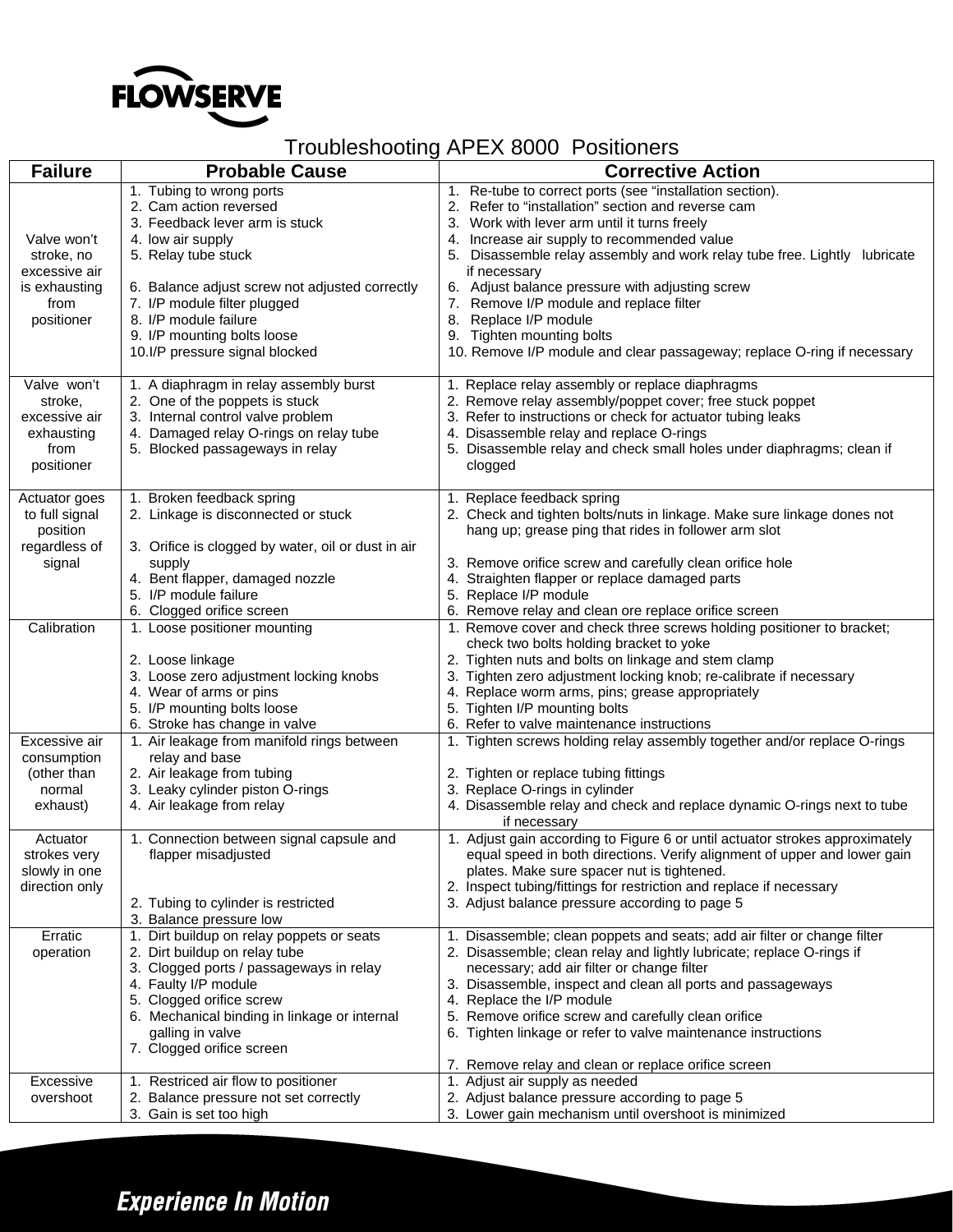



#### Figure 8: APEX 8000 For itioner - Exploded View

27 Poppet cover

29 Poppet spring

31 Retaining ring

34 Adjustable seat

36 Balance adjust screw

39 Adjustable seat spring

35 Rubber cap

28 Poppet

30 O-ring

32 Screw

33 Screw

37 O-ring

38 O-ring

40 Span arm

43 Pivot bushing

44 Pivot screw

45 Snap ring

46 Zero arm

48 Pivot block

26 Adjustable gain lower plate

| Base assembly |  |
|---------------|--|
|---------------|--|

- 2 Cover
- 3 Screw
- 6 Pressure gauge 0-160 psi
- 7 Bottom relay assembly
- 8 O-ring
- 9 Upper relay assembly
- 10 Orifice screw
- 11 O-ring
- 12 0-ring
- 13 Relay diaphragm assembly
- 14 Relay plate
- 15 Diaphragm retaining plate
- 16 Signal diaphragm assembly
- 17 Set screw
- 18 Spring
- 19 Set screw
- 20 Nut
- 
- 21 Adjustable gain upper plate/flapper assembly 22 Pan head screw
- 23 Socket screw
- 
- 24 Washer
- 25 Spacer nut

49 Adjust zero knob 50 Zero locking knob

47 Feedback spring

52 Cam shaft 53 Cam 55 Nut 56 Screw 57 O-ring 66 Pneumatic adapter 67 Screw 69 O-ring 72 I/P module 73 Screws 106 Washer 107 Signal gauge 110 Orifice screen 112 Snap ring 116 Rotor or indicator 117 O-ring 118 O-ring 119 Dome 120 Adapter shaft 121 Screw 128 Jam nut 130 Spring 200 Relay assembly

All of the above parts are in stock and can be purchased in a spare parts kit. For selecting and ordering the appropriate kit or a new positioner, contact your Flowserve reoresentative or the factory.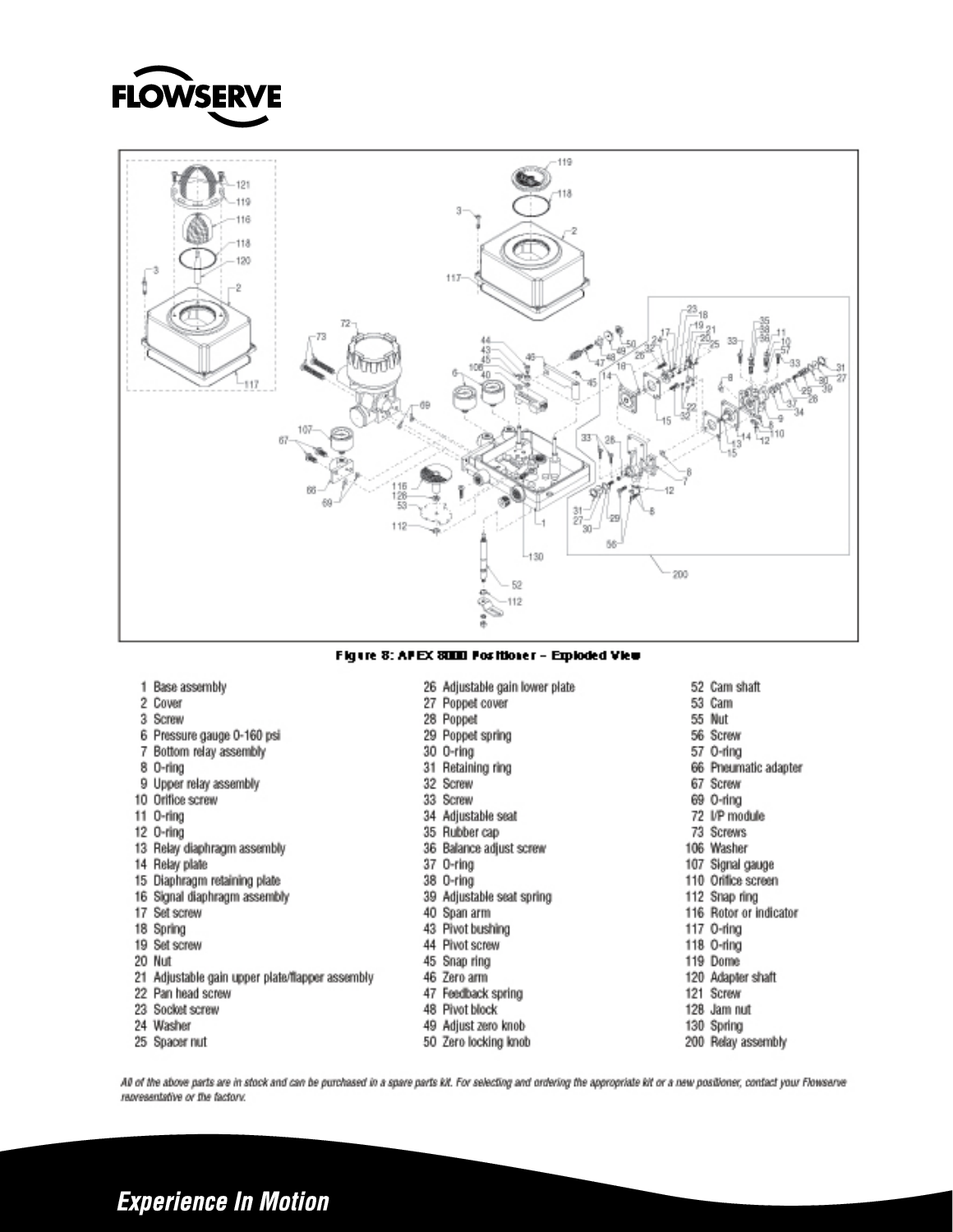

# **Product Nomenclature Listing**

#### $\Box$  PREFIX I

None - Automax Black Epoxy Paint

#### MODEL

- 80 PP Input 3-15 psi
- 81 EP Input 4-20 mA General Purpose
- 82 EP Input 4-20 mA FM/CSA Explosionproof/Intrinsically Safe
- 83 EP Input 4-20 mA ATEX/IEC EEx d IIB + H2 Explosionproof
- 84 EP Input 4-20 mA ATEX/IEC EEx ia IIC Intrinsically Safe
- 85 EP Input 4-20 mA SAA Explosionproof/Intrinsically Safe

#### **INDICATION**

- 1 Standard Flat with Green Indicator
- 2 UltraDome Indicator
- T Top mounted UltraSwitch

#### GAUGES

- 3 No Gauges
- 4 Standard Gauges (SST casing w/ brass internals)
- 5 Stainless Steel Gauges

#### PNEUMATIC RELAY

- 6 2-Stage Pneumatic Relay EPDM / -40 to +220 F (-40 to 104 C) see Note 1
- 7 2-Stage Pneumatic Relay Standard -20F to 180F
- 8 2-Stage Pneumatic Relay Extended Temperature -40F to 180F
- 9 2-Stage Pneumatic Relay VITON / -20 to +350 F (-29 to +121 C) See Note 2

#### CAM TYPE

- A Standard Linear Cam 3-15 psi, 3-9 psi, 9-15 psi, D or R, 180 Degree
- C Characterized Cam Linear, Square or Square Root, D or R

#### FEEDBACK OPTIONS

- $0 None$
- F 4-20mA Transmitter
- K (2) SPDT Mechanical Switches
- M (2) SPDT Proximity Switches
- N (2) SPST Proximity Switches
- Q (2) I.S. Rated Solid State Sensors

#### $\Box$  OPTIONS

T - NAMUR Shaft - Standard Black Epoxy Powder Coat

#### SPECIAL CUSTOMIZATION

ZZ - Refer to Custom Code Log see note 3

#### Notes:

- 1) If an I/P is used, the temperature rating is -40 to +185 F (-40 to +85 C)
- 2) If an I/P is used, the temperature rating is -20 to +185 F (-29 to +85 C)
- 3) Customer options are available and will be assigned a code "ZZ".